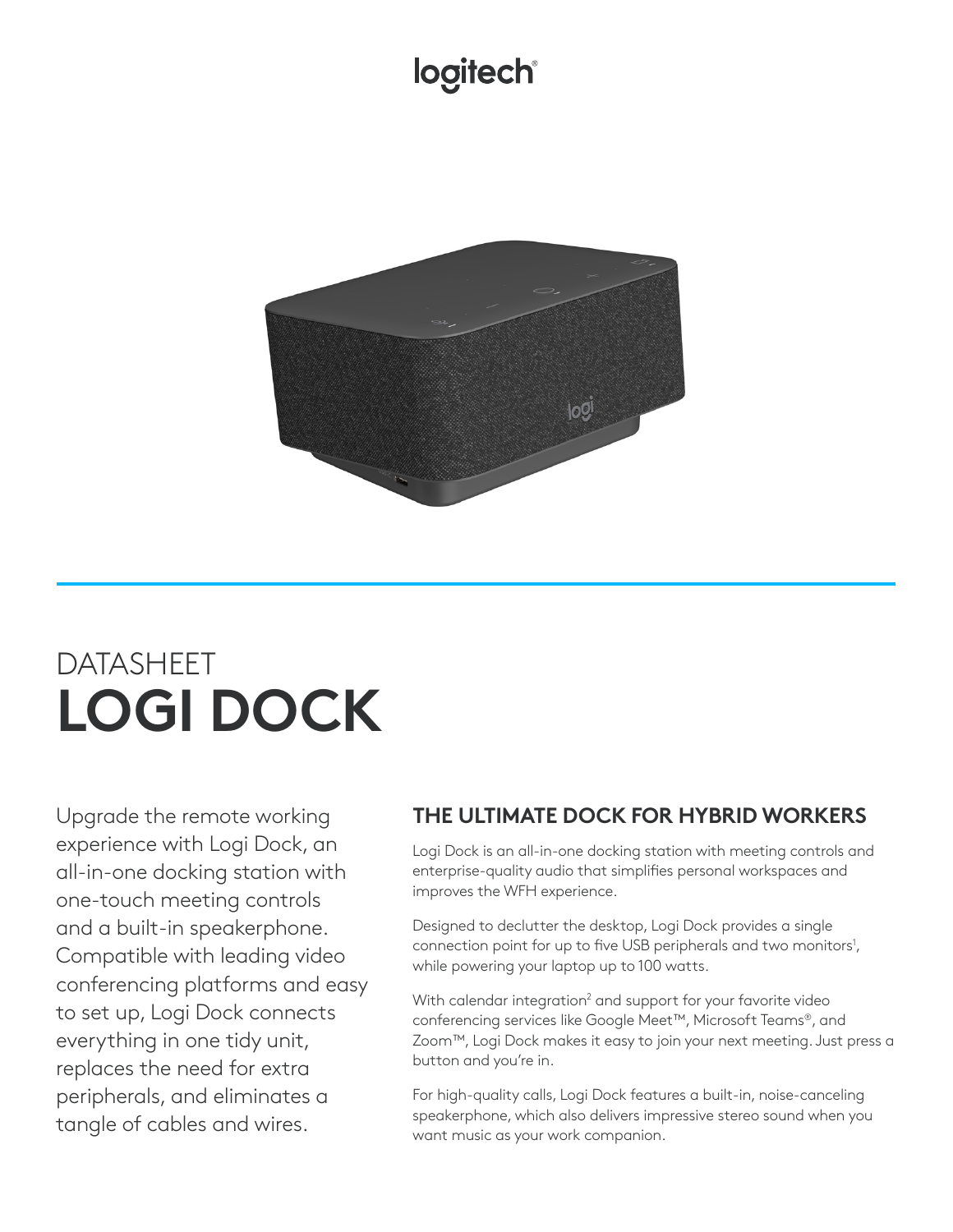### **TAKE CONTROL OF YOUR MEETING**

Integrated with leading video conferencing platforms such as Microsoft Teams®, Google Meet™ and Zoom™, Logi Dock allows you to instantly join any meeting with a single touch<sup>2</sup>.







#### **Simple Meeting Controls with Visual Alerts**

Control audio and camera at your fingertips by pressing the mute, volume, or video buttons. Get alerts about upcoming video calls from the ambient light indicators.



#### **Calendar Integration with Tune**

With calendar integration<sup>2</sup> via Logi Tune, you can stay on top of your day, get informed of upcoming appointments, and quickly join meetings with a simple touch of a button.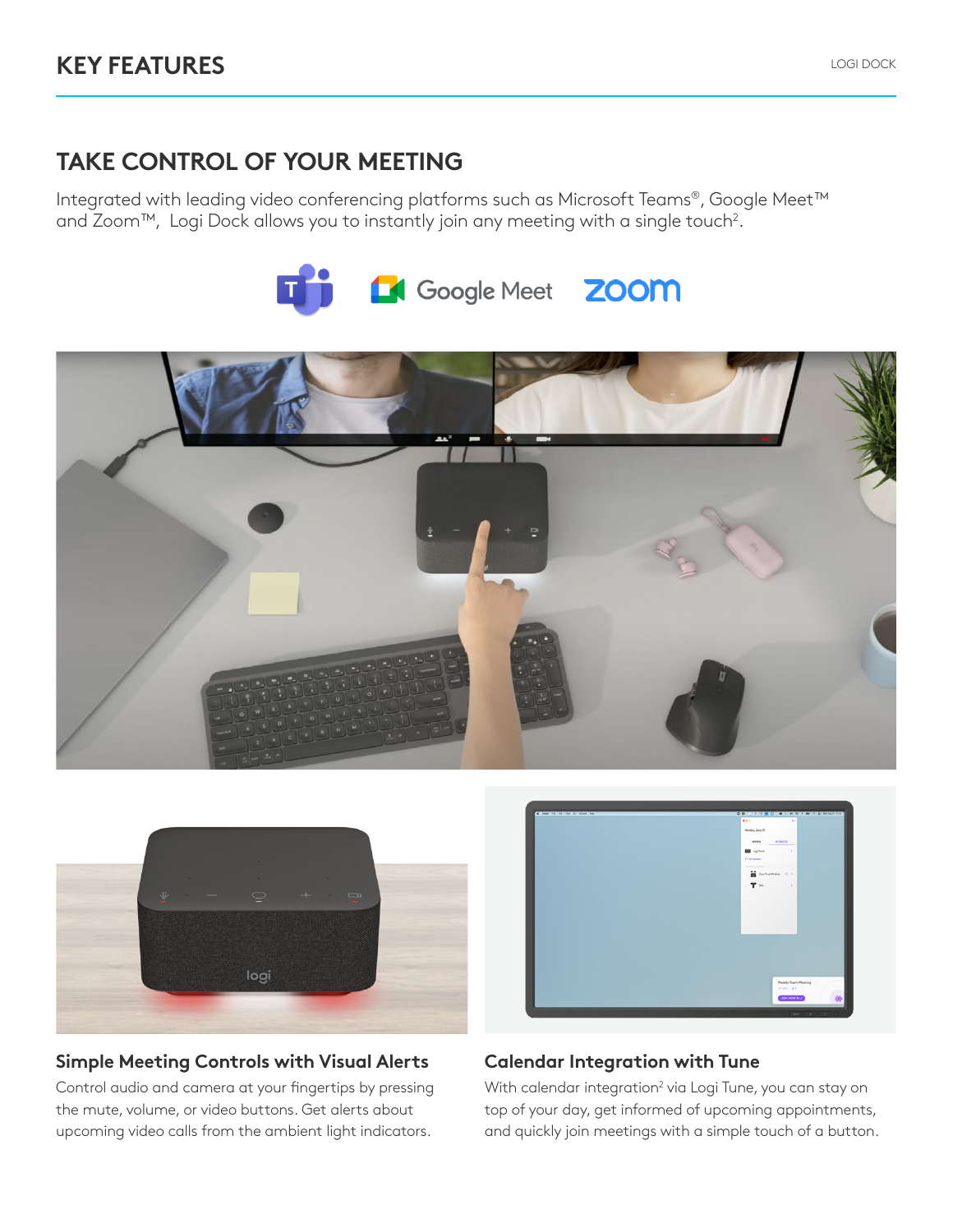### **UNCLUTTER YOUR DESKTOP**



Logi Dock connects up to five USB peripherals, and up to two monitors<sup>1</sup> while charging your laptop up to 100 watts. With fewer cords and dongles, and less visual clutter, Logi Dock makes room for cleaner workspaces and better work days.

### **HEAR & BE HEARD CLEARLY**



#### **Noise-canceling Speakerphone**

Six beamforming microphones help capture your voice clearly while advanced algorithms suppress unwanted background noise.



#### **Easy Audio-Switch**

For private conversations, switch the audio from Logi Dock's speakerphone to your personal audio by turning on your Zone Wireless headset or inserting your Zone True Wireless earbuds.



#### **Add Music to Your Workday**

Logi Dock's expertly-tuned speakers deliver immersive, crystal-clear sound, so you can enjoy your favorite tunes between or after meetings. Pair to your smartphone or tablet via *Bluetooth*® to stream audio.